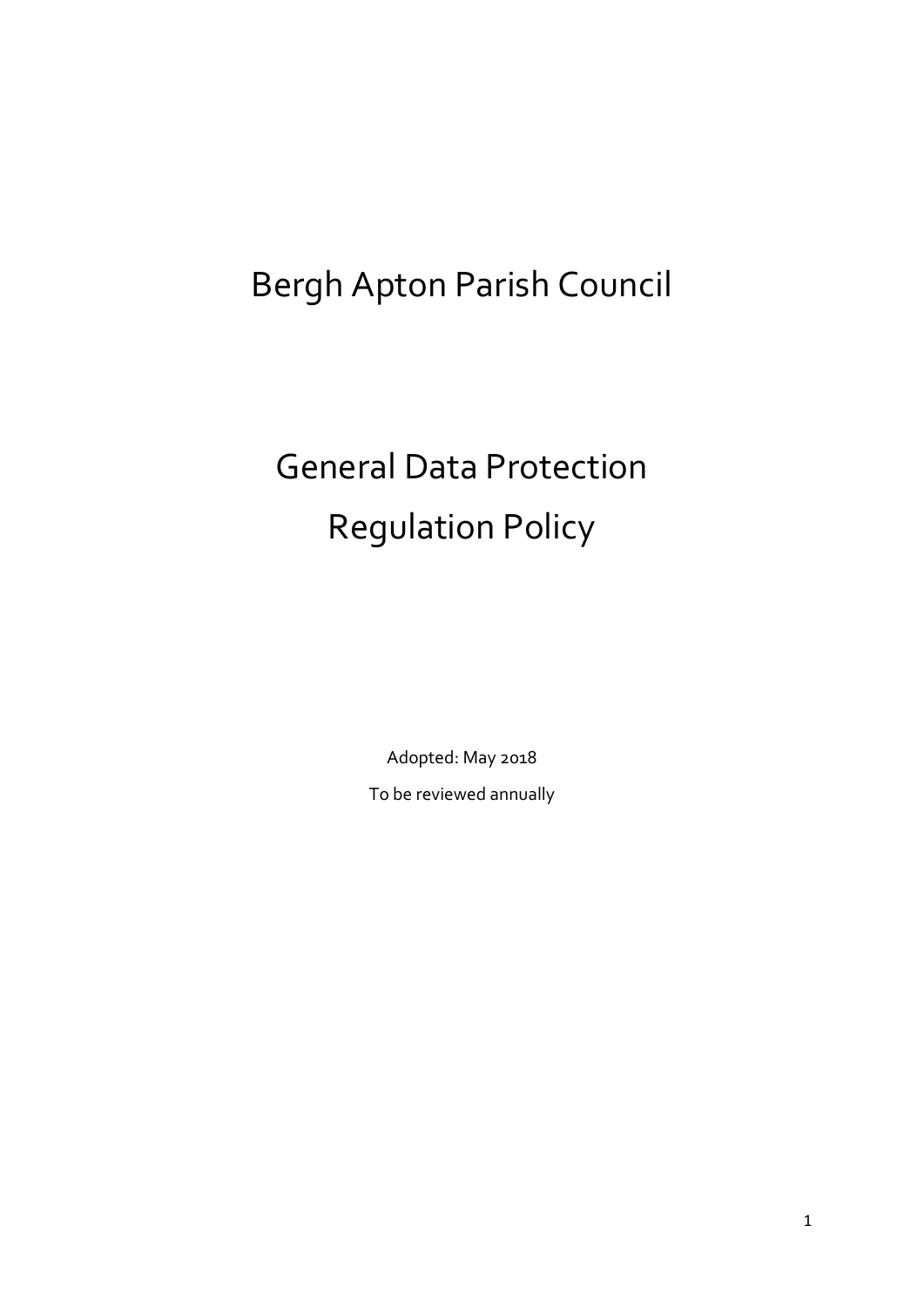# **Purpose of the policy and background to the General Data Protection Regulation**

This policy explains to councillors, staff and the public about GDPR. Personal data must be processed lawfully, fairly and transparently; collected for specified, explicit and legitimate purposes; be adequate, relevant and limited to what is necessary for processing; be accurate and kept up to date; be kept only for as long as is necessary for processing and be processed in a manner that ensures its security. This policy updates any previous data protection policy and procedures to include the additional requirements of GDPR which apply in the UK from May 2018. The Government have confirmed that despite the UK leaving the EU, GDPR will still be a legal requirement. This policy explains the duties and responsibilities of the council and it identifies the means by which the council will meet its obligations.

#### **Identifying the roles and minimising risk**

GDPR requires that everyone within the council must understand the implications of GDPR and that roles and duties must be assigned. The Council is the data controller and the clerk is the Data Protection Officer (DPO). It is the DPO's duty to undertake an information audit and to manage the information collected by the council, the issuing of privacy statements, dealing with requests and complaints raised and also the safe disposal of information. This will be included in the Job Description of the clerk .

Appointing the Clerk as the DPO must avoid a conflict of interests, in that the DPO should not determine the purposes or manner of processing personal data.

GDPR requires continued care by everyone within the council, councillors and staff, in the sharing of information about individuals, whether as a hard copy or electronically. A breach of the regulations could result in the council facing a fine from the Information Commissioner's Office (ICO) for the breach itself and also to compensate the individual(s) who could be adversely affected. Therefore, the handling of information is seen as high / medium risk to the council (both financially and reputationally) and one which must be included in the Risk Management Policy of the council. Such risk can be minimised by undertaking an information audit, issuing privacy statements and consent forms, maintaining privacy impact assessments (an audit of potential data protection risks with new projects), minimising who holds data protected information and the council undertaking training in data protection awareness.

# **Data breaches**

One of the duties assigned to the DPO is the investigation of any breaches. Personal data breaches should be reported to the DPO for investigation. The DPO will conduct this with the support of the Data Protection Committee. Investigations must be undertaken within one month of the report of a breach. Procedures are in place to detect, report and investigate a personal data breach. The ICO will be advised of a breach (within 3 days) where it is likely to result in a risk to the rights and freedoms of individuals - if, for example, it could result in discrimination, damage to reputation, financial loss, loss of confidentiality,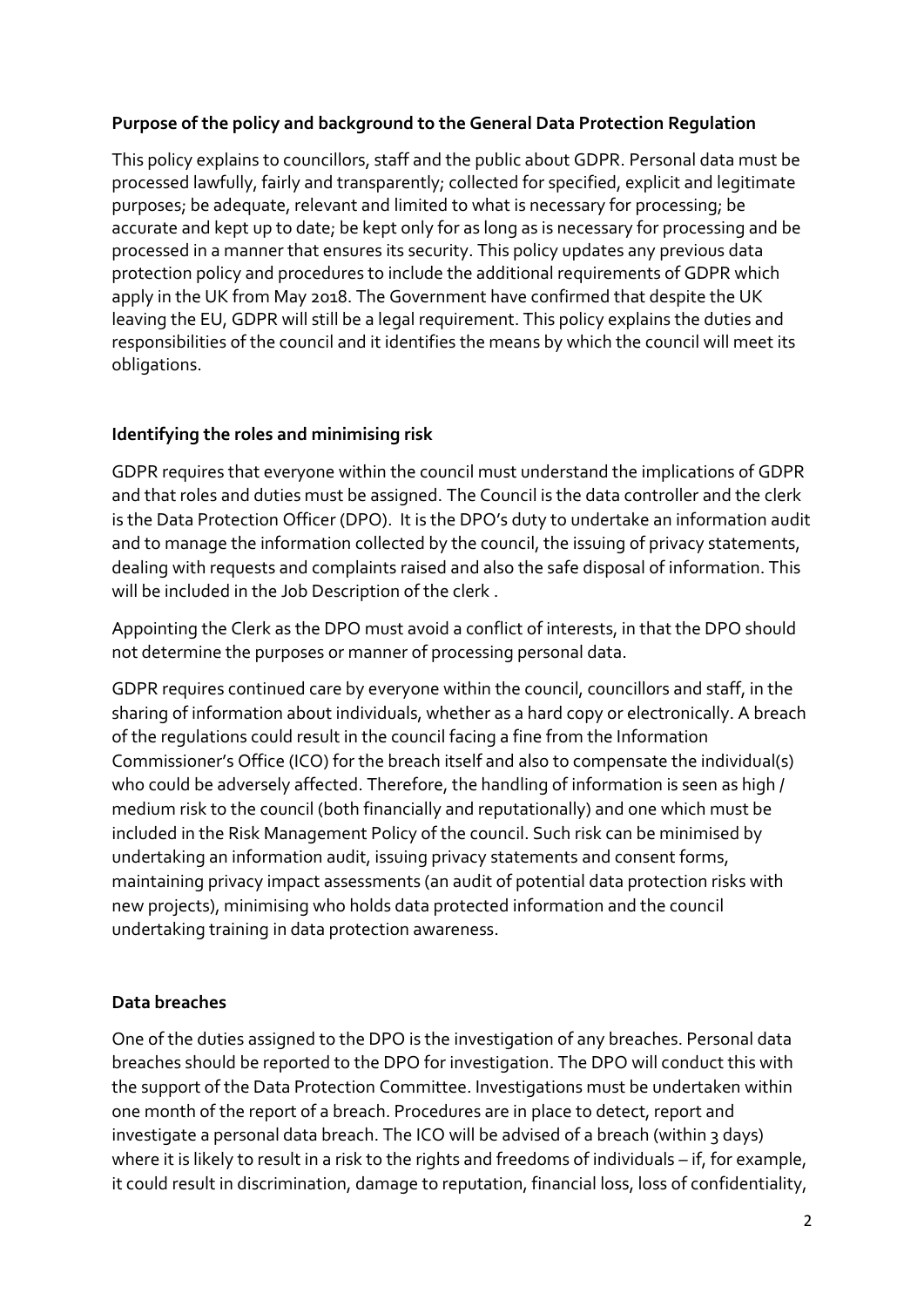or any other significant economic or social disadvantage. Where a breach is likely to result in a high risk to the rights and freedoms of individuals, the DPO will also have to notify those concerned directly.

It is unacceptable for non-authorised users to access IT using employees' log-in passwords or to use equipment while logged on. It is unacceptable for employees, volunteers and members to use IT in any way that may cause problems for the Council, for example the discussion of internal council matters on social media sites could result in reputational damage for the Council and to individuals.

# **Privacy Notices**

Being transparent and providing accessible information to individuals about how the Council uses personal data is a key element of the Data Protection Act 1998 (DPA) and the EU General Data Protection Regulation (GDPR). The most common way to provide this information is in a privacy notice. This is a notice to inform individuals about what a council does with their personal information. A privacy notice will contain the name and contact details of the data controller and Data Protection Officer, the purpose for which the information is to be used and the length of time for its use. It should be written clearly and should advise the individual that they can, at any time, withdraw their agreement for the use of this information. Issuing of a privacy notice must be detailed on the Information Audit kept by the council. The council will adopt a privacy notice to use, although some changes could be needed depending on the situation, for example where children are involved. All privacy notices must be verifiable.

# **Consent forms**

As an alternative to privacy notices consent forms will in some circumstances be issued to individuals requesting consent for personal information to be held for a specific purpose. Consent forms are similar in content to Privacy Notices but are generally used for the purpose of mailing lists eg contact details for informing parishoners of issues of interest to the village.

# **Information Audit**

The DPO must undertake an information audit which details the personal data held, where it came from, the purpose for holding that information and with whom the council will share that information. This will include information held electronically or as a hard copy. Information held could change from year to year with different activities, and so the information audit will be reviewed at least annually or when the council undertakes a new activity. The information audit review should be conducted ahead of the review of this policy and the reviews should be minuted.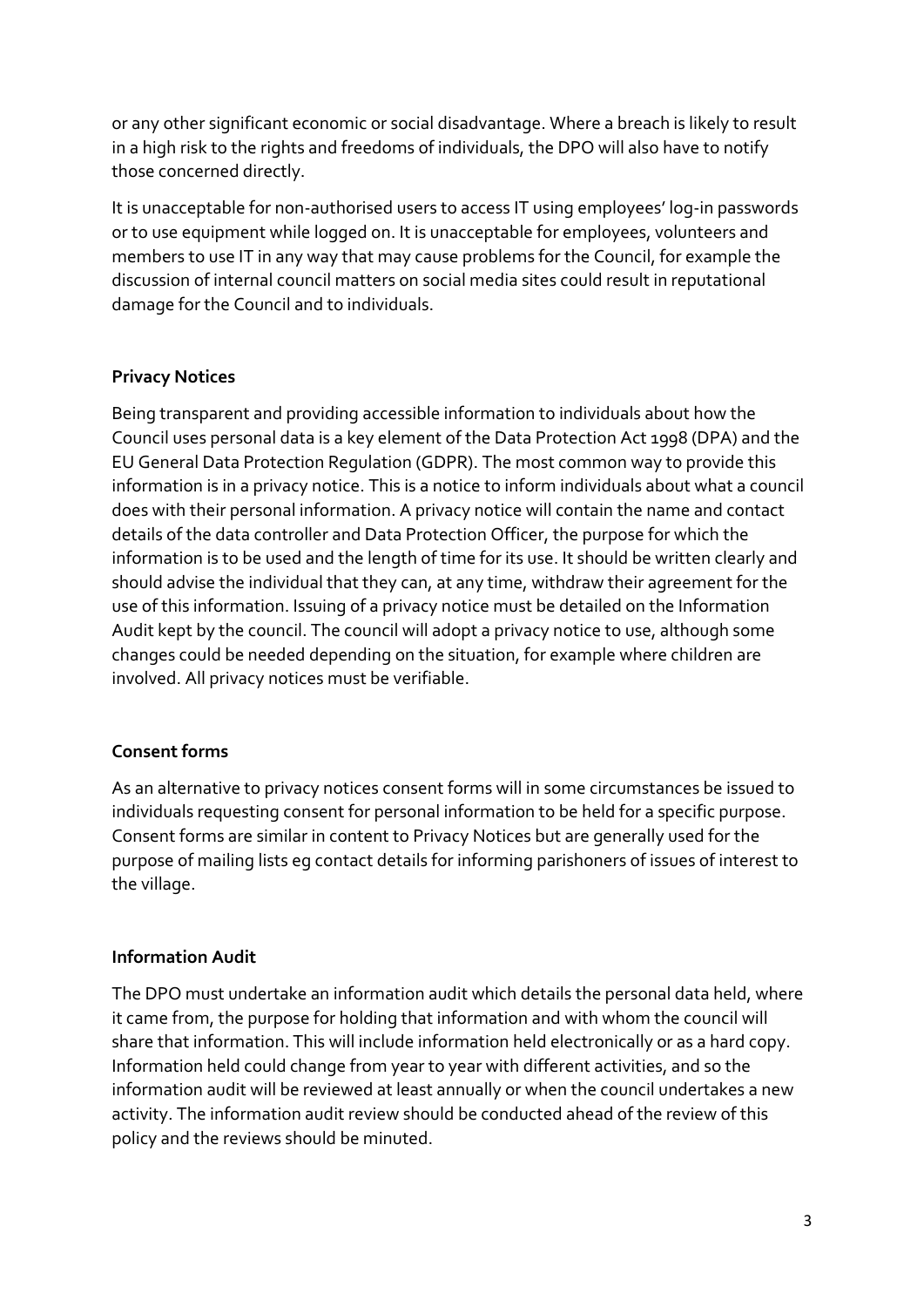# **Individuals' Rights**

GDPR gives individuals rights with some enhancements to those rights already in place:

- the right to be informed
- the right of access
- the right to rectification
- the right to erasure
- the right to restrict processing
- right to data portability
- the right to object
- the right not to be subject to automated decision-making including profiling.

The two enhancements of GDPR are that individuals now have a right to have their personal data erased (sometime known as the 'right to be forgotten') where their personal data is no longer necessary in relation to the purpose for which it was originally collected and data portability must be done free of charge. Data portability refers to the ability to move, copy or transfer data easily between different computers.

If a request is received to delete information, then the DPO must respond to this request within a month. The DPO has the delegated authority from the Council to delete information.

If a request is considered to be manifestly unfounded then the request could be refused or a charge may apply. The charge will be as detailed in the Council's Freedom of Information Publication Scheme. The Data Protection Committee will be informed of such requests.

# **Children**

There is special protection for the personal data of a child. The age when a child can give their own consent is 13. If the council requires consent from young people under 13, the council must obtain a parent or guardian's consent in order to process the personal data lawfully. Consent forms for children age 13 plus, must be written in language that they will understand.

# **Summary**

The main actions arising from this policy are:

- The Council must be registered with the ICO.
- A copy of this policy will be available on the Council's website. The policy will be considered as a core policy for the Council.
- The Clerk's Contract and Job Description (if appointed as DPO) will be amended to include additional responsibilities relating to data protection.
- An information audit will be conducted and reviewed at least annually or when projects and services change.
- Privacy notices or Consent forms must be issued.
- Data Protection will be included on the Council's Risk Management Policy.